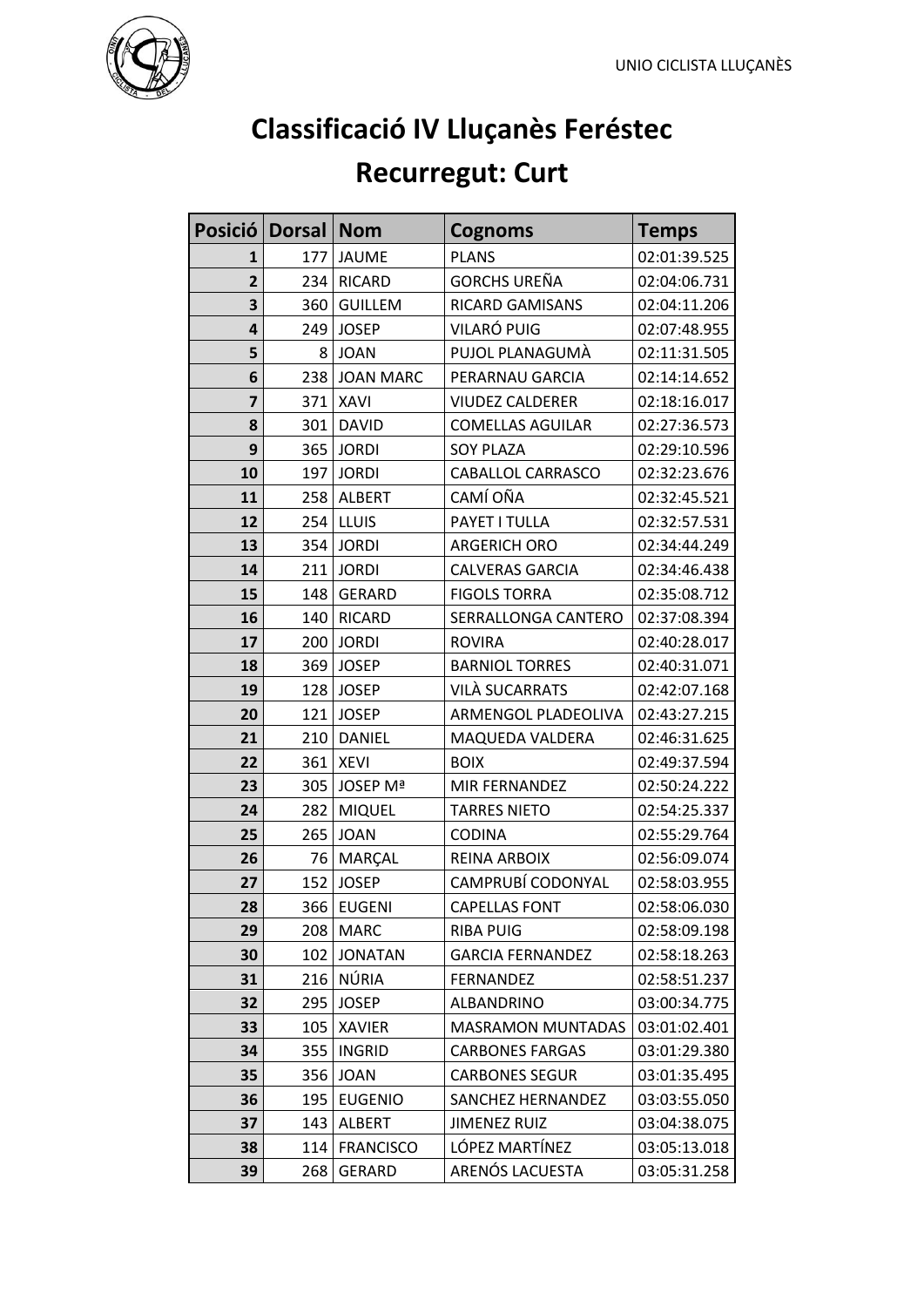

| 40 |     | 270 JORDI          | <b>COLLELL</b>            | 03:06:15.499 |
|----|-----|--------------------|---------------------------|--------------|
| 41 | 215 | ALBERT             | <b>TORRAS SALVANS</b>     | 03:08:30.050 |
| 42 | 203 | <b>ROGER</b>       | <b>BALL'US CAPDEVILA</b>  | 03:08:32.128 |
| 43 | 165 | <b>MARCEL</b>      | <b>TORRAS BOIXADER</b>    | 03:08:33.981 |
| 44 | 192 | <b>ERIC</b>        | <b>TORRAS</b>             | 03:08:35.508 |
| 45 | 351 | <b>JOAN</b>        | ROCADEMBOSCH ROSET        | 03:08:37.801 |
| 46 | 118 | <b>AINA</b>        | <b>PICAS</b>              | 03:08:39.988 |
| 47 | 104 | <b>JOSEP</b>       | VIÑAS MÁRQUEZ             | 03:10:49.497 |
| 48 | 101 | <b>DAVID</b>       | VIÑAS MÁRQUEZ             | 03:10:52.013 |
| 49 | 239 | MARÇAL             | <b>BOVER COROMINAS</b>    | 03:13:29.587 |
| 50 | 240 | <b>XAVIER</b>      | <b>VERDAGUER SERRA</b>    | 03:13:37.777 |
| 51 | 86  | <b>MARC</b>        | <b>BAREA RAURELL</b>      | 03:15:34.511 |
| 52 | 137 | <b>RICARD</b>      | NAVARRETE PARAREDA        | 03:15:37.463 |
| 53 | 79  | <b>ALBA</b>        | <b>FONT BRUCH</b>         | 03:16:32.077 |
| 54 | 235 | <b>MONICA</b>      | <b>MINGUEZ TORT</b>       | 03:16:33.279 |
| 55 | 363 | <b>JOAN</b>        | MARGÓ CANUDAS             | 03:16:46.819 |
| 56 | 209 | SUSAGNA            | RODRIGUEZ RUANO           | 03:16:49.219 |
| 57 | 125 | ANDREU             | <b>CANOVAS TUBAU</b>      | 03:16:50.201 |
| 58 | 6   | <b>ARMAND</b>      | COFINÉ SEPÚLVEDA          | 03:16:51.517 |
| 59 | 181 | <b>ALEX</b>        | RODRIGUEZ COLL            | 03:17:55.940 |
| 60 | 135 | <b>MARC</b>        | TAÑÁ LIÉBANA              | 03:18:22.478 |
| 61 | 189 | <b>GERARD</b>      | <b>DAMUNT MUIXI</b>       | 03:19:09.762 |
| 62 | 52  | <b>JOSEP</b>       | GUÀRDIA OLIVERAS          | 03:20:26.640 |
| 63 | 266 | ANGEL              | <b>CARO DOMINGUEZ</b>     | 03:21:46.463 |
| 64 | 246 | <b>ALEXIS</b>      | <b>GARCIA FRIAS</b>       | 03:23:23.981 |
| 65 | 13  | <b>JAVIER</b>      | <b>BARDAVÍO ARA</b>       | 03:27:23.274 |
| 66 | 9   | <b>FRAN</b>        | DÉNIZ ALEMÁN              | 03:27:26.768 |
| 67 | 29  | <b>JOAN</b>        | DOMINGO DELCLÒS           | 03:31:03.636 |
| 68 |     | 21 XAVIER          | <b>BUIL CASTRO</b>        | 03:31:08.224 |
| 69 | 353 | <b>ERNEST</b>      | CASAS CIO                 | 03:31:16.307 |
| 70 | 242 | <b>MARC</b>        | PRAT CIRERA               | 03:31:53.545 |
| 71 | 232 | <b>ROGER</b>       | <b>VALL ORDEIG</b>        | 03:31:55.510 |
| 72 | 358 | <b>GUILLEM</b>     | <b>GRILLÓ RIBA</b>        | 03:31:57.150 |
| 73 | 368 | <b>JOSEP</b>       | <b>LLOBEROL GUELL</b>     | 03:32:23.137 |
| 74 | 364 | ÀNGEL              | <b>CELORIO</b>            | 03:32:26.415 |
| 75 | 220 | <b>JORDI</b>       | <b>CORNET</b>             | 03:32:47.380 |
| 76 | 223 | <b>JORDI</b>       | ROTA CAPDEVILA            | 03:32:53.606 |
| 77 | 359 | <b>PERE</b>        | <b>CASAS PUIG</b>         | 03:33:04.414 |
| 78 | 124 | <b>PERE</b>        | <b>FRANCH RODRIGUEZ</b>   | 03:34:33.744 |
| 79 | 367 | <b>DAVID</b>       | <b>ESTEVE ALCAYDE</b>     | 03:35:02.462 |
| 80 | 55  | <b>JOSE MANUEL</b> | PINA COBOS                | 03:35:11.521 |
| 81 | 75  | <b>ALEX</b>        | <b>ALVARO</b>             | 03:35:14.584 |
| 82 | 167 | <b>JOSEP</b>       | <b>TORRENT BOSCH</b>      | 03:35:43.960 |
| 83 | 87  | <b>JOAN</b>        | <b>ARBAT PASCUAL</b>      | 03:37:01.383 |
| 84 | 362 | <b>MARC</b>        | <b>BOIXADER PLAROMANI</b> | 03:37:57.178 |